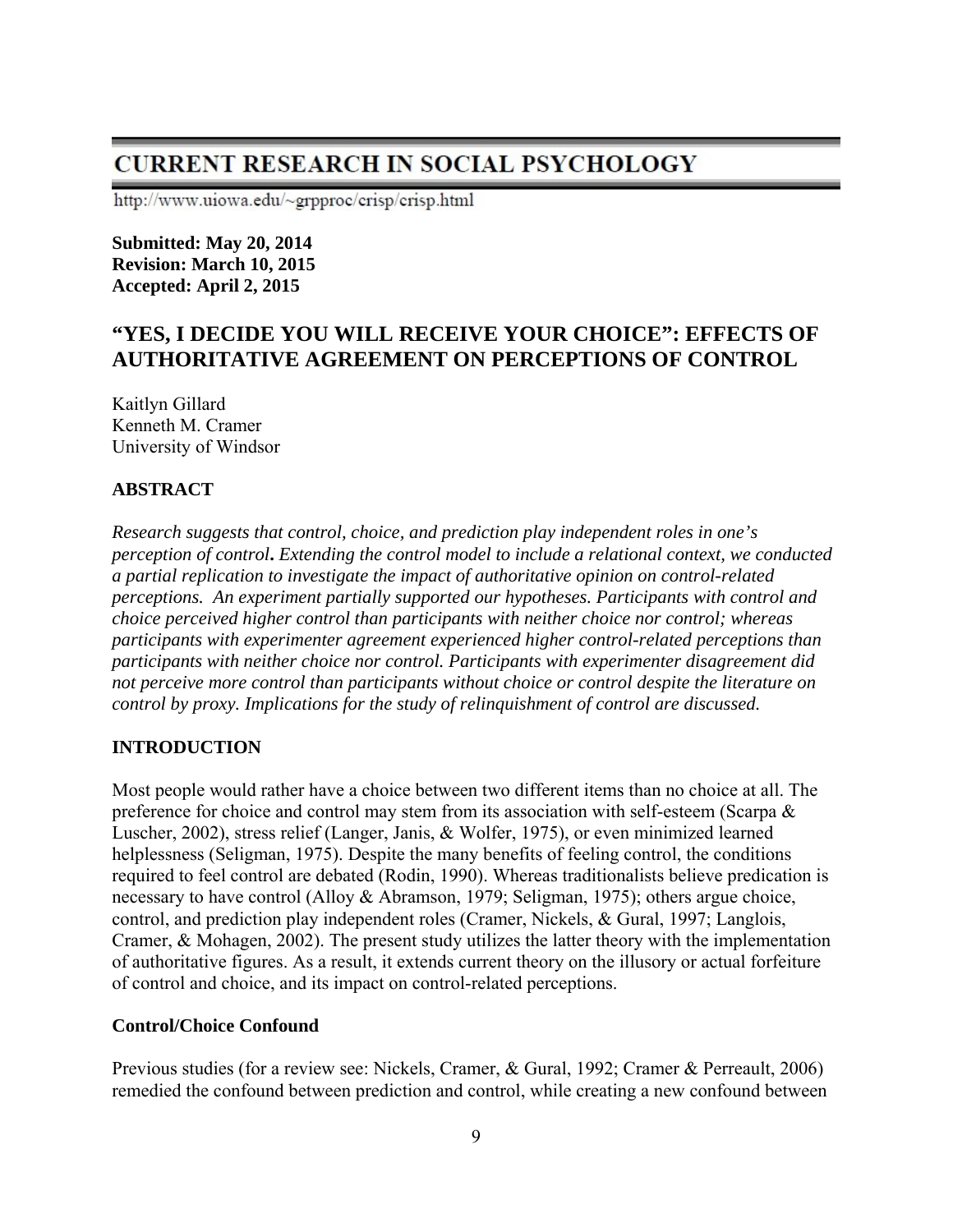choice and control. Namely, did participants feel more control because they made a choice or because the options provided different, yet unknown, outcomes (control)? Langlois et al. (2002) designed two experiments to separate choice from control. In the first experiment, participants were told they would edit papers for either 2 or 20 minutes. Those randomly assigned to choose an envelope made their own decision between two envelopes, whereas the experimenter's coin flip determined the envelope for participants without choice. Control was available when the envelopes contained different time periods (i.e., 2 vs. 20 minutes), but not available when the envelopes contained identical time periods (i.e., both contained 2 minutes, or both contained 20 minutes). Therefore, the three groups of choice/control, choice/no-control and no-choice/nocontrol were measured for control-related perceptions. Results showed participants must make a meaningful choice between different options to produce greater perceptions of control. These results were supported in the second experiment. A follow-up study (Cramer & Gates, 2010) confirmed the results, in addition to the unique finding of an illusion of control in the group who made a choice between two identical outcomes (choice/no-control). Cramer and Gates (2010) uncovering of illusory control aligns with Langer's (1975) second experiment that people will feel more control when solely given choice, even with identical outcomes.

### **Illusion of Choice and Control**

The present study is an extended replication of Langlois et al. (2002) with the inclusion of a relational context. The purpose of this study is to explore the untapped cell of no-choice/control that was created when separating the independent effects of choice, control, and prediction. Specifically it asks how authority's agreement or disagreement with one's choice (thereby creating an illusion of choice or no-choice condition) will affect one's perception of control. In other words, do participants feel more control by giving their opinion between choices, and does this vary as to whether another more powerful agent agrees or disagrees? Little psychological research exists on the illusion of choice, and those that have are in the context of childbirth (Crossley, 2007; Shaw, 2007; Stockill, 2007). If choice is defined as making a selection between two or more options, then an illusion of choice would involve thinking one was making a selection while the choice was made by someone else.

In the absence of research on illusory choice, there has been a plentitude of work on conformity. Conformity is important to this study because of the experimenter's role as ally or opponent. Asch (1956) presented participants with lines of varying length while in a group of confederates, and compared participants' judgements of length when there was no pressure to conform and when the group gave erroneous answers. Results showed the majority of participants conformed to at least one incorrect judgement of line length, whereas subjects in the control group gave mostly correct answers. Participants conformed for either group acceptance (normative influence) or belief that the group was more likely to be correct (informational influence). A meta-analysis of Asch-type conformity studies uncovered informational influence to be stronger when participants responded in private and interacted with the group indirectly (Bond, 2005). The present study may include informational conformity in the illusory choice conditions due to the experimenters' interjections.

Similarly, Wohl and Enzle (2009) found an illusion of control by proxy. Three experiments showed participants were more likely to renounce control to a partner perceived as luckier. In the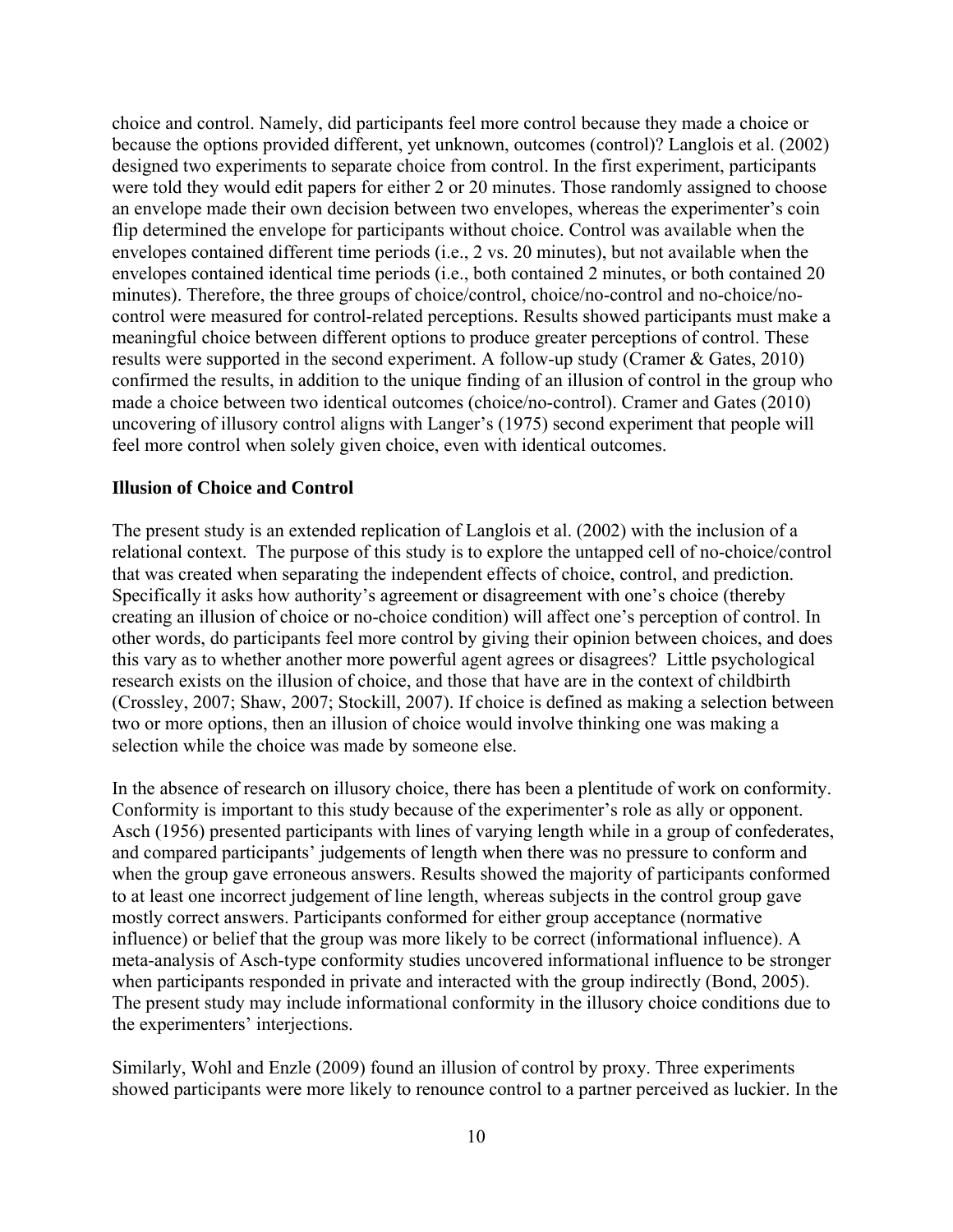third study, the choice to relinquish control and choice yielded increased feelings of control. This effect has also been found for decisions involving actual skill, such as in medicine (Miller, 1998). Thus, participants with illusory choice may still perceive control because of the experimenter's competence. A limitation of the research on the illusion of control by proxy is that the participants may be feeling increased perceptions of control as a result of their choice to relinquish control. The present study addresses this limitation by randomly assigning participants to illusion of choice conditions.

### **The Present Study**

Based on findings by Cramer and Gates (2010), Cramer and Perreault (2006), and Langlois et al. (2002), it was hypothesized (1) participants in the Control-Choice condition would have higher ratings of perceived control, responsibility, and influence, and lower ratings of helplessness than individuals without Choice and Control. Based on findings by Wohl and Enzle (2009) and conformity studies, it was hypothesized (2) participants in the Experimenter and/or Researcher Agreement conditions would have higher ratings of control-related variables than individuals in the No Control-No Choice condition; and that (3) participants in the Experimenter and/or Researcher Disagreement conditions would report relatively higher control-related perceptions than participants in the No Control-No Choice group. Participants in the Experimenter and/or Researcher Agreement conditions were expected to perceive higher control than participants in the Experimenter and/or Researcher Disagreement as a result of increased conformity.

### **METHOD**

#### **Participants**

One hundred and twenty undergraduates from a mid-sized Canadian university (97 females and 24 males) participated for partial course credit. The mean age was 20.8 years. The sample consisted of 71 Caucasians, 16 African Americans, 15 Asians, 9 Middle Easterners, and 9 participants of mixed or other ancestry.

#### **Materials**

Two envelopes with "LEFT" printed on one and "RIGHT" printed on the other were placed in front of the participant. Medium sized signs (8.5 x 11 inch) were used to provide control- and choice- information to participants. Signs providing control information read either: "These envelopes contain the SAME time period" or "These envelopes contain DIFFERENT time periods" (Times New Roman font size 93). Signs indicating choice information read either: "Your time period MAY be determined by the envelope YOU select" or "Your time period will be determined by the envelope selected from an experimenter-flipped coin." Appropriate signs were displayed in the room with the participant, and the experimenter ensured participants read and understood them.

A one-dollar coin with the words "LEFT" and "RIGHT" affixed to either side was used. A page of nonsensical letters was visible on top of a stack of papers, with worn pencils and erasers scattered on the table in front of the participant.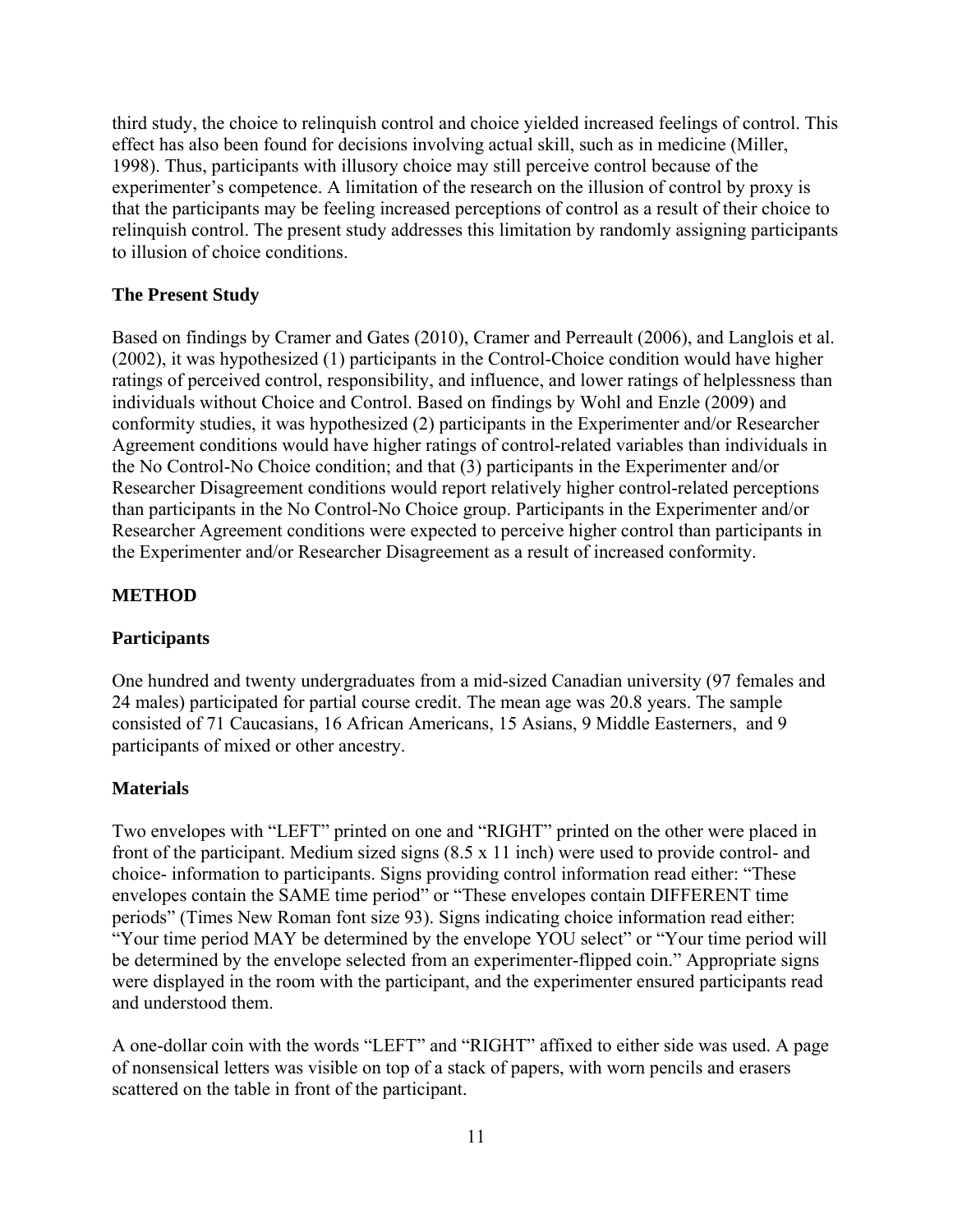#### **Design and Procedure**

Participants were tested individually in a private room. Participants arrived under the impression that the study was designed to investigate personality and proofreading accuracy. Participants were randomly assigned to one of eight conditions  $(n = 15$  in each): No Control-No Choice, Control-Choice, Experimenter Agreement, Experimenter Disagreement, Experimenter Agreement-Researcher Agreement, Experimenter Agreement-Researcher Disagreement, Experimenter Disagreement-Researcher Agreement, or Experimenter-Researcher Disagreement. Each condition involved a selection between two envelopes, and participants were told they would proofread papers for the amount of time indicated in the chosen envelope (either 2 or 20 minutes). In these conditions, participants with control over the outcome were presented with envelopes containing different time periods; whereas participants with no control were presented with envelopes containing identical time periods (both containing 2 minutes or both containing 20 minutes). For all conditions, participants were deliberately not told what time period they received to keep prediction constant at no-prediction. Participants with choice selected an envelope themselves, whereas participants with no-choice had the envelope selected for them by an experimenter's coin-flip. Furthermore, participants in the illusion of choice conditions gave an initial choice, but had the ultimate choice decided by the experimenter or researcher.

Participants in the No Control-No Choice condition were told that both envelopes contained the same time period but the selection was determined by the experimenter's coin flip. Participants in the remaining conditions chose between two envelopes containing 2 and 20 minute time cards - without knowing which envelope contained which time period. Participants in the Control-Choice condition received their envelope choice with no opinion given by the experimenter. In the Experimenter Agreement condition, participants received their choice as confirmed by the experimenter. In the Experimenter Agreement-Researcher Agreement condition, participants received their choice as confirmed by the experimenter and then the researcher. This is in contrast to the Experimenter Disagreement condition where participants made a choice of envelopes, but the experimenter decided the participant would edit for the amount of time in the opposite envelope. In the Experimenter Disagreement-Researcher Agreement condition, participants made a choice, the experimenter disagreed and switched the choice, and the researcher agreed with the experimenter's choice. The final two conditions are a combination of authoritative agreement and disagreement. In the Experimenter Agreement-Researcher Disagreement condition, participants made a choice initially approved by the experimenter, but the researcher disagreed and decided the participant will receive the opposite envelope. Participants in the Experimenter Disagreement-Researcher Disagreement condition made a choice initially not approved by the experimenter and assigned the opposite envelope, but the researcher ultimately disagrees with the experimenter and decides the participant will receive the originally selected envelope.

After experimental manipulations and prior to opening envelopes, participants completed a measure of control-related perceptions. Using a 5-point Likert scale  $(1 = 'not at all', 5 = 'to a$ great extent'), participants rated the extent to which they perceived control, responsibility, influence, and helplessness over what time period they would receive. This questionnaire also included manipulation checks to assess participants' knowledge of their control, choice, and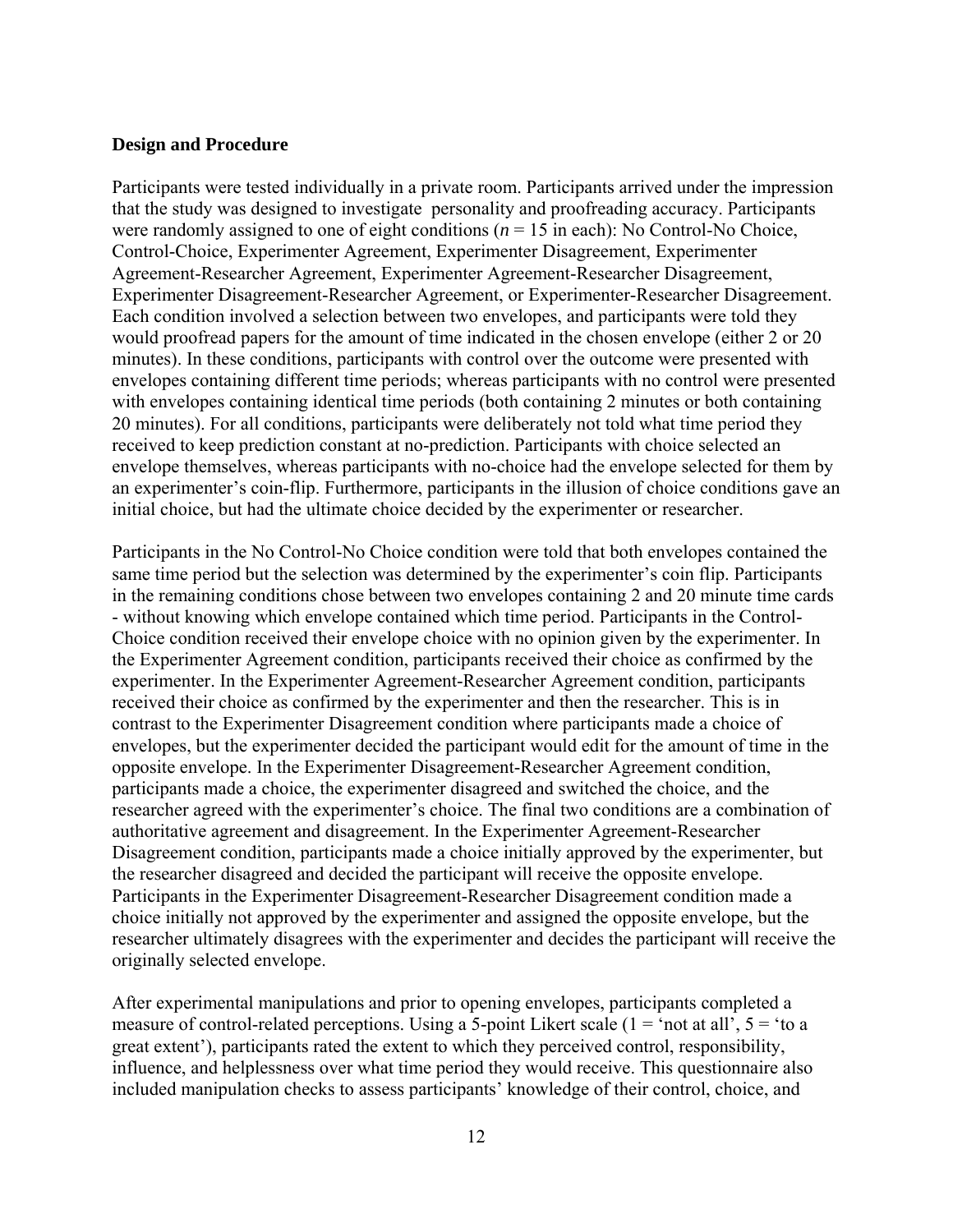agreement in their given experimental group. One final check measured the amount of desire participants had to proofread for the short (2- minute) time period. The entire study took approximately 30 minutes. After the experiment was completed, participants were debriefed by the researcher and informed they would not be proofreading any papers.

### **RESULTS**

Perceptions of control-related variables were measured across eight groups which differed according to levels of control, choice, and experimenter or researcher influence. The moderate intercorrelation of the control-related dependent variables (see Appendix A) warranted a multivariate analysis of variance (MANOVA) with significance set at .05. The MANOVA confirmed there were significant differences in the control-associated dependent measures among the 8 control and choice groups:  $\lambda = .631$ ,  $F(28,394)=1.92$ ,  $p=.004$ , partial eta squared=.109. Given the significance of the overall test, follow-up analyses of variance (ANOVAs) were conducted for each control-related dependent variable. Significant univariate main effects for control and choice groups were obtained for perceptions of control: *F*(7,112)=3.15, *p*=.004; responsibility: *F*(7,112)=3.28, *p*=.003; influence: *F*(7,112)=2.34, *p*=.029; and helplessness: *F*(7,112)=2.19, *p*=.040.

There was a minor violation in variance homogeneity for control, responsibility, and helplessness scores, but both Brown-Forsythe F and Welch's F adjustments showed this did not impact the overall statistical outcome. Games-Howell post hoc tests demonstrated participants with no choice and no control perceived less control than participants with choice and control (p=.016). Participants with no choice and no control perceived significantly less responsibility than participants with choice and control  $(p=010)$  and participants with experimenter agreement (p=.021). Participants with no choice and no control perceived significantly less influence than participants with experimenter agreement (p=.040). Furthermore, participants with no choice and no control reported significantly more helplessness than participants with experimenter agreement ( $p=0.015$ ) and participants with both experimenter and researcher agreement ( $p=0.006$ ).

# **DISCUSSION**

The results of the present study partially satisfied the hypotheses. The first hypothesis that participants with both control and choice would experience more control-related perceptions than those with neither control nor choice was supported for perceptions of control and responsibility, but not for influence and helplessness. This mild departure from past research on control and choice (Cramer & Gates, 2010; Cramer & Perreault, 2006; Langlois et al., 2002) still replicates the fundamental aspect that those with control and choice perceive more control than those without control and choice.

The second and third hypothesis addressed the significant theoretical extension of illusory choice and control by proxy. Participants with experimenter agreement perceived more responsibility, influence and less helplessness than participants with neither choice nor control. Participants with experimenter and researcher agreement experienced less helplessness than those with neither control nor choice. The increase of control-related perceptions satisfies the second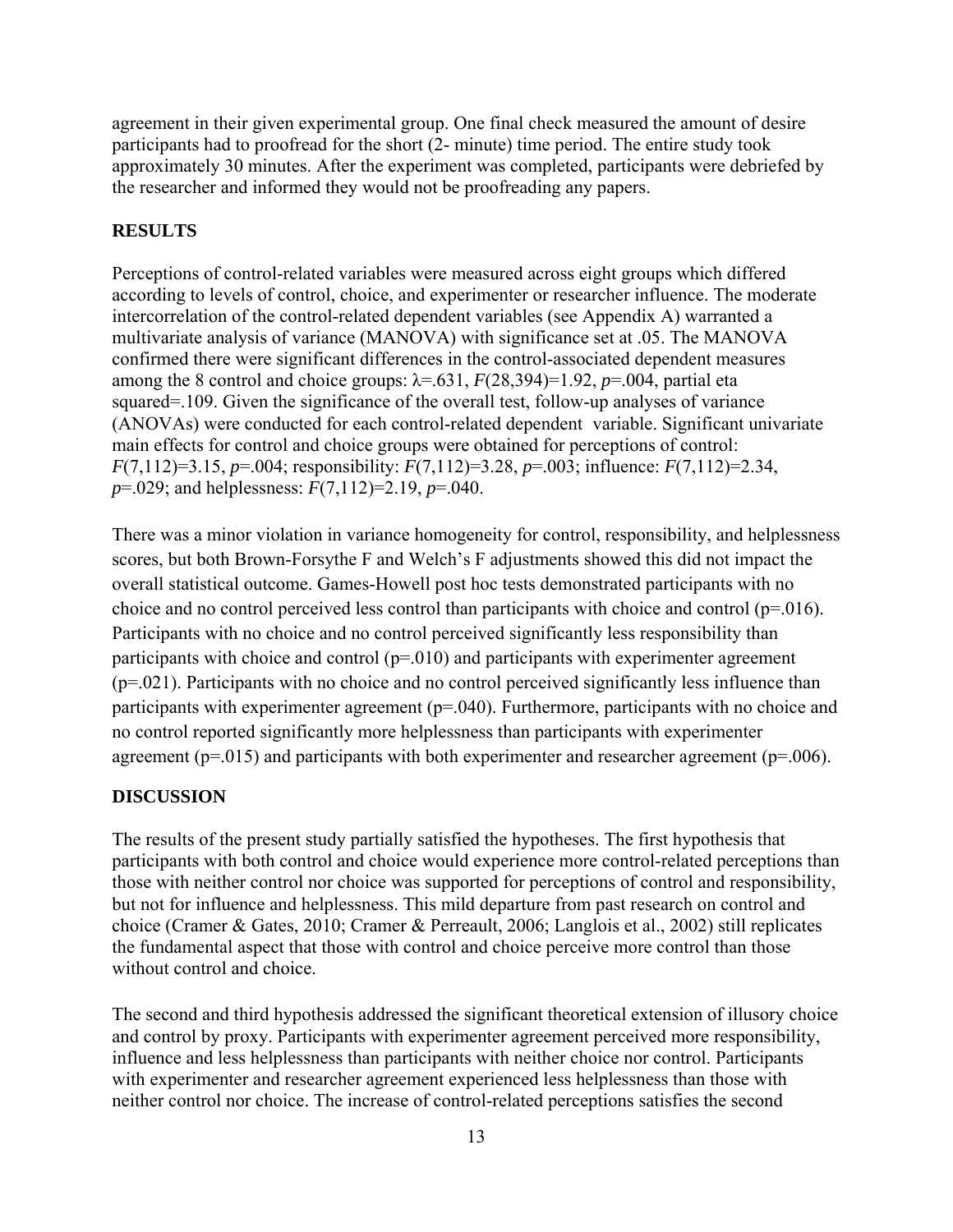hypothesis, but it is noteworthy that there were no specific increases to control. The discrepancy shows how the control-related variables of perceived control, influence, responsibility, and lack of helplessness are not created equal. Therefore, participants experienced more control-related perceptions when their choice was ultimately agreed with, but perceived most control with sole input for the outcome.

The increased perception of control-related variables when participants' choices were affirmed show a similar finding to Asch's (1956) conformity effect. Instead of group conformity among people of equal rank, the present study shows how groups of hierarchal dynamics also experience increased control-related perceptions when confronted with an ally. Respondents high in Desire for Control have been shown less likely to conform in an Asch conformity model (Burger, 1987). Although Langlois et al. (2002) found no support of Desire for Control as a covariate when isolating the effects of choice, control, and predication; Desire for Control may be a promising covariate in additional studies of authoritative agreement.

Additional research is needed to support the current findings on forfeiture of control. Wohl and Enzle (2009) showed participants are likely to forfeit control to someone perceived as more capable (i.e. lucky). Their third study demonstrated participants reported more control after relinquishing control to the luckier proxy than those who did not relinquish control to the proxy. Our third hypothesis testing these findings was not supported. Instead, the present study found increased control-related perceptions only when the proxy was in agreement with the participant's choice, when compared to participants with no choice or control. Therefore, the authors assert that a controller does not relinquish control-related feelings when forfeiting control to someone else on the condition that the proxy acts in accordance with the controller's wishes. Once the other person ceases to follow the controller's wishes, as in the experimenter disagreement conditions, control has been lost.

On a related note, increased perceptions of responsibility and lack of helplessness during experimenter agreement may be due to participants' perceptions that the experimenter is an expert or has secret knowledge about the envelopes. Future research can see if the control by proxy effect withstands agreement of a perceived dummy if the dummy acts in accordance with the controller's wishes. Similarly, the present study is limited by its confounding of status and power. The effects of authoritative agreement may be a result of the researcher's influence as a symbol of status or of the researcher's coercion through use of power. Future research is needed to assess participants perceptions of the experimenter's and researcher's status and power in relation to each other and themselves.

Implications speak to those with authority. For example, if parents want their child to perceive more responsibility and influence, and less helplessness, it is best to ask the child to make a choice between two different outcomes and approve their decision than to randomly decide between two common outcomes. In the case that parents want their child to perceive more control, it is better to give the child a choice between two different outcomes without the parents affecting the outcome. The present study does not support providing an illusion of choice when parents' have already decided upon an outcome. Further applications include therapy, education, and medical treatment. Ultimately, persons in positions of authority should provide meaningfully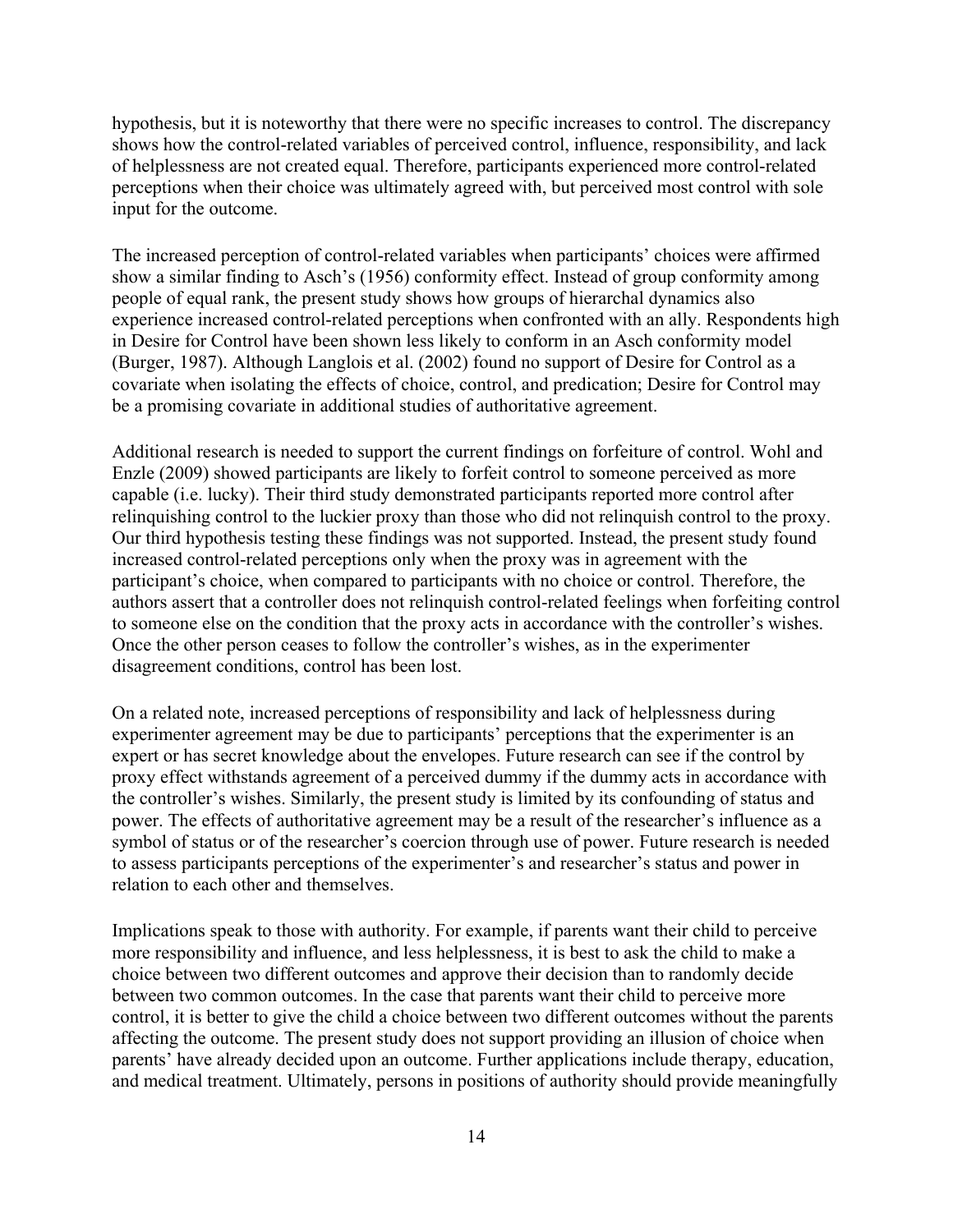different options to their subordinates. Then depending if the superior wants others to feel control or control-related perceptions, the superior can silently or verbally consent, respectively.

# **REFERENCE**

Alloy, L. B., & Abramson, L. Y. (1979). Judgment of contingency in depressed and nondepressed students: Sadder but wiser? *Journal of Experimental Psychology: General, 108*, 441-485.

Asch, S. E. (1956). Studies of independence and conformity: A minority of one against a unanimous majority. *Psychological Monographs: General and Applied, 7*, 1-70.

Bond, R. (2005). Group size and conformity. *Group Processes and Intergroup Relations, 8*, 331- 354.

Burger, J. M. (1987). Desire for control and conformity to a perceived norm. *Journal of Personality and Social Psychology, 53,* 355-360.

Cramer, K. M., & Gates, J. T. (2010). Individualism, collectivism, and perceptions of control associated with control and choice. *Current Research in Social Psychology, 15*.

Cramer, K. M., Nickels, J. B., & Gural, D. M. (1997). Uncertainty of outcomes, prediction of failure, and lack of control as factors explaining perceived helplessness. *Journal of Social Behavior and Personality, 12,* 611-630.

Cramer, K. M., & Perreault, L. A. (2006). Effects of predictability, actual controllability, and awareness of choice on perceptions of control. *Current Research in Social Psychology, 11*, 111- 126.

Crossley, M. L. (2007). Childbirth, complications and the illusion of 'choice': A case study. *Feminism & Psychology, 17*, 543-563.

Langer, E. J. (1975). The illusion of control. *Journal of Personality and Social Psychology, 32,*  311-328.

Langer, E. J., Janis, I. L., & Wolfer, J. A. (1975). Reduction of psychological stress in surgical patients. *Journal of Experimental Social Psychology, 11,* 155-165.

Langlois, M. W., Cramer, K. M., & Mohagen, R. G. (2002). Delineating the unique effects of predictability, controllability, and choice in perceptions of control. *Current Research in Social Psychology, 7,* 163-181.

Miller, F. H. (1998). Health care information technology and informed consent: Computers and the doctor patient relationship. *Indiana Law Review, 31,* 1019-1042.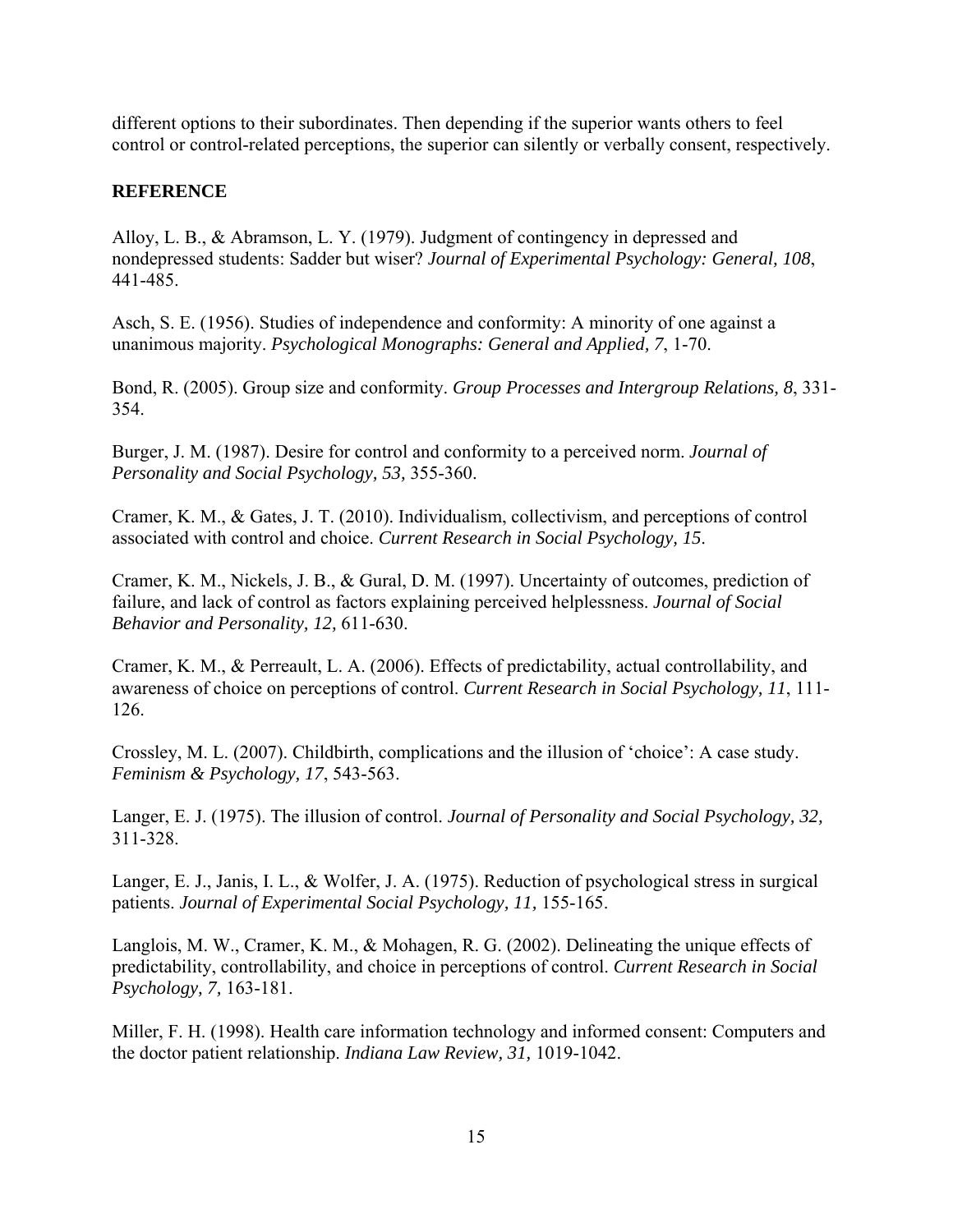Nickels, J. B., Cramer, K. M., & Gural, D. M. (1992). Toward unconfounding prediction and control: Predictionless control made possible. *Canadian Journal of Behavioral Science, 24,* 156- 170.

Rodin, J. (1990). Control by any other name: Definitions, concepts, and processes. In J. Rodin, C. Schooler, and K. W. Schaie (Eds.), *Self-directedness: Cause and effects throughout the life course*. Hillsdale, NJ: Lawrence Erlbaum Associates, Inc.

Scarpa, A., & Luscher, K. (2002). Self-esteem, cortisol reactivity, and depressed mood mediated by perceptions of control. *Biological Psychology, 59*, 93-103.

Seligman, M. E. P. (1975). *Helplessness: On depression, development, and death.* San Francisco: Freeman.

Shaw, R. (2007). 'It's your body, your baby, your birth': Planning and achieving a home birth. *Feminism & Psychology, 17*, 565-570.

Stockill, C. (2007). Trust the experts? A commentary on choice and control in childbirth. *Feminism & Psychology, 17,* 571-577.

Wohl, M. J. A., & Enzle, M. E. (2009). Illusions of control by proxy: Placing one's fate in the hands of another. *British Journal of Social Psychology, 48,* 183-200.

# **APPENDIX A**

| Measure                    | 1        | 2        | 3       | 4 | $\boldsymbol{M}$ | <b>SD</b> |
|----------------------------|----------|----------|---------|---|------------------|-----------|
| 1. Control                 | -        |          |         |   | 2.00             | 1.27      |
| 2. Responsibility          | $.500**$ |          |         |   | 2.13             | 1.26      |
| 3. Influence               | $.500**$ | $.517**$ |         |   | 1.94             | 1.19      |
| 4. Lack of<br>Helplessness | $.447**$ | $.307**$ | $.195*$ |   | 2.76             | 1.39      |

*Intercorrelations of Dependent Measures*

*Note: \*p*<.05 \*\**p*<.01.

Dependent Measures scale ranged from 1 to 5.

# **AUTHOR'S NOTE**